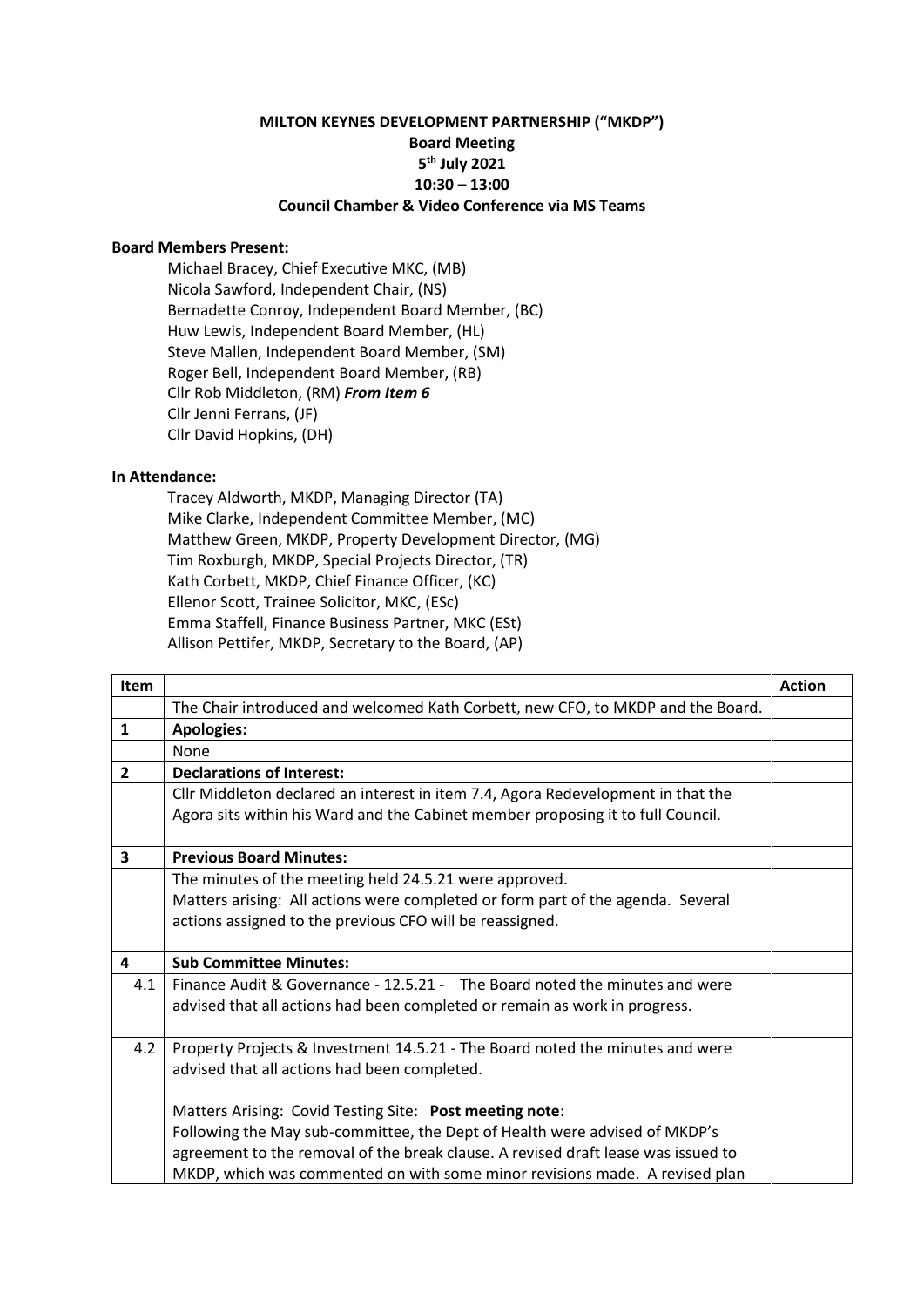| 4.3 | and background detail requested that was not on file from the original lease (Traffic<br>Management Plan, schedule of condition). The Traffic Management plan has now<br>been received with the schedule of condition video link to follow. Responses to<br>Kevin Monkton comments anticipated shortly. Lawyers appointed to cast their eye<br>over the lease to ensure no loopholes.<br>Matter Arising - MD Delegations: In order to address the outstanding matter of the<br>MD Delegations Board approved the addition of Managing Director where reference<br>is made to the Chief Executive to the schemes of delegation for items inside budget.                                                                                                                                                                                                                                            |               |
|-----|---------------------------------------------------------------------------------------------------------------------------------------------------------------------------------------------------------------------------------------------------------------------------------------------------------------------------------------------------------------------------------------------------------------------------------------------------------------------------------------------------------------------------------------------------------------------------------------------------------------------------------------------------------------------------------------------------------------------------------------------------------------------------------------------------------------------------------------------------------------------------------------------------|---------------|
|     | Board requested the Company Secretary function to:<br>Tidy inconsistencies ie levels of OJEU<br>1                                                                                                                                                                                                                                                                                                                                                                                                                                                                                                                                                                                                                                                                                                                                                                                                 | <b>ESc</b>    |
|     | Review ultra vires decisions and confirm<br>$2^{\circ}$<br>Conflicts of interest of the MD role to be monitored<br>3                                                                                                                                                                                                                                                                                                                                                                                                                                                                                                                                                                                                                                                                                                                                                                              |               |
|     | <b>MATTERS FOR DISCUSSION &amp; APPROVAL</b>                                                                                                                                                                                                                                                                                                                                                                                                                                                                                                                                                                                                                                                                                                                                                                                                                                                      |               |
| 5   | <b>MKDP Strategy:</b>                                                                                                                                                                                                                                                                                                                                                                                                                                                                                                                                                                                                                                                                                                                                                                                                                                                                             |               |
|     | The final draft of the strategy document was presented and approved by the Board.<br>The next stage is to prepare the more detailed Business Plan for approval by Board in<br>September 2021.                                                                                                                                                                                                                                                                                                                                                                                                                                                                                                                                                                                                                                                                                                     |               |
|     | Actions:<br>1. Strategy document to be circulated to the Board which includes recent<br>comments received.<br>2. Review timetable to be incorporated.<br>Include financial/economic numbers to assist with trade-offs.<br>3.                                                                                                                                                                                                                                                                                                                                                                                                                                                                                                                                                                                                                                                                      | <b>TA</b>     |
|     | Comments:<br>A concern was expressed at the level of resources for both the LHC and MKDP.<br>Moving forward need to be mindful of the change of direction and of the whole<br>$\bullet$<br>agenda that MKDP has eg: LHC; generating value; placemaking; commercial.<br>LHC timings: It was confirmed that MKDP will know where it stands with the LHC<br>and with the Regulator before the first properties will be available, (c2.5/3 years<br>at best). If the LHC doesn't happen at the appropriate time, say for example if<br>registration as a provider of social housing was not achieved or delayed, then<br>MKDP could either continue with its historic approach and sell the homes to<br>another register provider or, if the homes were not grant funded and able to be<br>held outside a registered provider, choose to hold them and let them as<br>unregulated affordable housing. |               |
| 6   | <b>Finance Report:</b>                                                                                                                                                                                                                                                                                                                                                                                                                                                                                                                                                                                                                                                                                                                                                                                                                                                                            |               |
|     | The Financial performance for the 2 months ended 31.5.21:<br>The report was considered and noted. The Board noted that MKDP have performed<br>better than budget due to an uplift in parking income.<br>Financial Results to year ended 31.3.21: The Audit is moving forward. The strategic<br>report is to be worked on following the framework used last year with Inter Direct.<br>Board were invited to note that the Pension Liability had increased significantly due<br>to changes in Financial Assumptions. The Pension report is still under reviewed. The                                                                                                                                                                                                                                                                                                                               |               |
|     | Chair requested it be reviewed by FAGsc at the end of July.                                                                                                                                                                                                                                                                                                                                                                                                                                                                                                                                                                                                                                                                                                                                                                                                                                       | <b>KC/ESt</b> |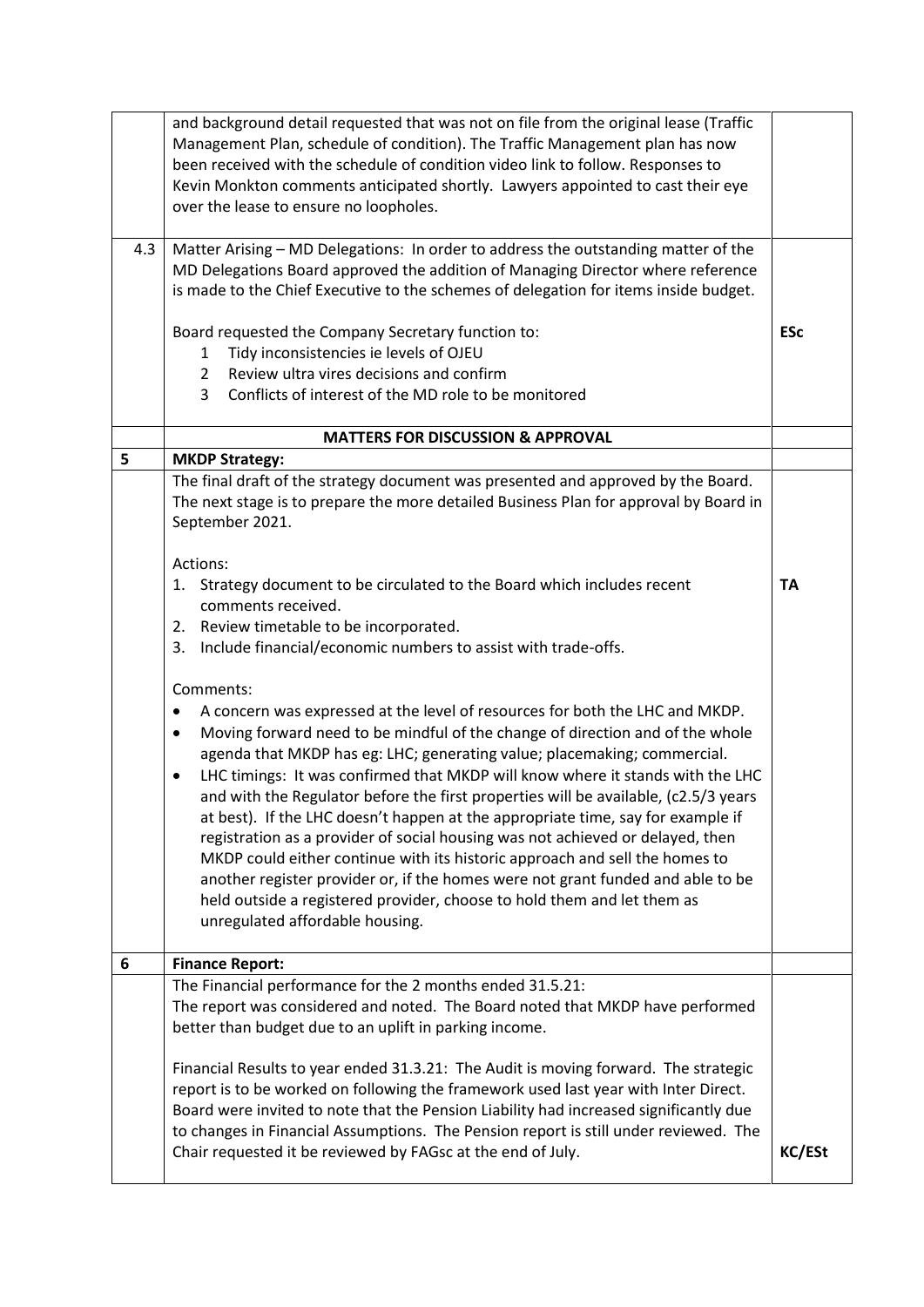|                         | Board requested future reporting of the Financial Results to show total staff costs<br>against budgets before capitalisation as well as the net revenue impact.                                                                                                                                                                                                                 |  |
|-------------------------|---------------------------------------------------------------------------------------------------------------------------------------------------------------------------------------------------------------------------------------------------------------------------------------------------------------------------------------------------------------------------------|--|
|                         | External Audit: It is proposed that Hillier Hopkins attend FAGsc in September to<br>present their findings.                                                                                                                                                                                                                                                                     |  |
|                         | Financial Statements: To be presented to FAGsc in September with approval from<br>Board in September. Board were advised that significant work is required on the<br>narrative and design of the accounts.                                                                                                                                                                      |  |
|                         | Distribution of profits (known as the dividend): Outstanding whilst DevelopMK Ltd<br>confirm where the payment should be made.                                                                                                                                                                                                                                                  |  |
| $\overline{\mathbf{z}}$ | <b>Property Matters:</b>                                                                                                                                                                                                                                                                                                                                                        |  |
| 7.1                     | Campbell Wharf - Bulk Sale & Replan: The Board were asked to consider approval of                                                                                                                                                                                                                                                                                               |  |
|                         | The replan of Block 5, increasing the units from 66 to 85.<br>$\bullet$                                                                                                                                                                                                                                                                                                         |  |
|                         | Bulk Sale of Block 4, which contains 79 open market units. The intention is to let<br>$\bullet$                                                                                                                                                                                                                                                                                 |  |
|                         | the units to key workers through a discounted rent PRS Fund. It was noted by                                                                                                                                                                                                                                                                                                    |  |
|                         | Board that the freehold of the land would transfer out of the current building                                                                                                                                                                                                                                                                                                  |  |
|                         | lease to the Fund ahead of completion but with a development agreement<br>obligating delivery.                                                                                                                                                                                                                                                                                  |  |
|                         | Following a robust discussion around policy compliance; positive financial appraisals;                                                                                                                                                                                                                                                                                          |  |
|                         | PR, Board gave their approval.                                                                                                                                                                                                                                                                                                                                                  |  |
|                         |                                                                                                                                                                                                                                                                                                                                                                                 |  |
|                         | Board also approved the delegation to the Chair and Executive for approval of the<br>Block 5 planning application and legal documentation of the block 4 bulk sale.                                                                                                                                                                                                             |  |
| 7.2                     | <b>B3.3N-CMK:</b>                                                                                                                                                                                                                                                                                                                                                               |  |
|                         | Following a presentation by Sterling/MODA on the plans for the site, PPIsc gave their<br>support for the scheme to proceed on the condition they be held to the timing in the<br>Planning Performance Agreement (PPA).                                                                                                                                                          |  |
|                         | Board were updated that since the presentation there had been good progress on<br>the project and the PPA had been signed and the timetable set out. Detailed<br>planning application is to be submitted by December 2021                                                                                                                                                       |  |
|                         | With commitment from both Developers to a full PPA timetable and credible offers<br>of funding, the Board Approved the request to update the exiting contract to include<br>the PPA deadlines and the plans presented are used as the Approved Plans for the<br>contract. Board also gave their approval of any minor variations to be delegated to<br>the Chair and Executive. |  |
|                         | A watching brief on the effect that the amount of PRS being delivered within CMK is<br>having to be maintained with Savills to be commissioned to refresh their original<br>report.                                                                                                                                                                                             |  |
| 7.3                     | Kents Hill:                                                                                                                                                                                                                                                                                                                                                                     |  |
|                         | Following the marketing exercise a total of 11 bids were received and subjected to                                                                                                                                                                                                                                                                                              |  |
|                         | an extensive bid scoring process incorporating input from MKC Housing and the                                                                                                                                                                                                                                                                                                   |  |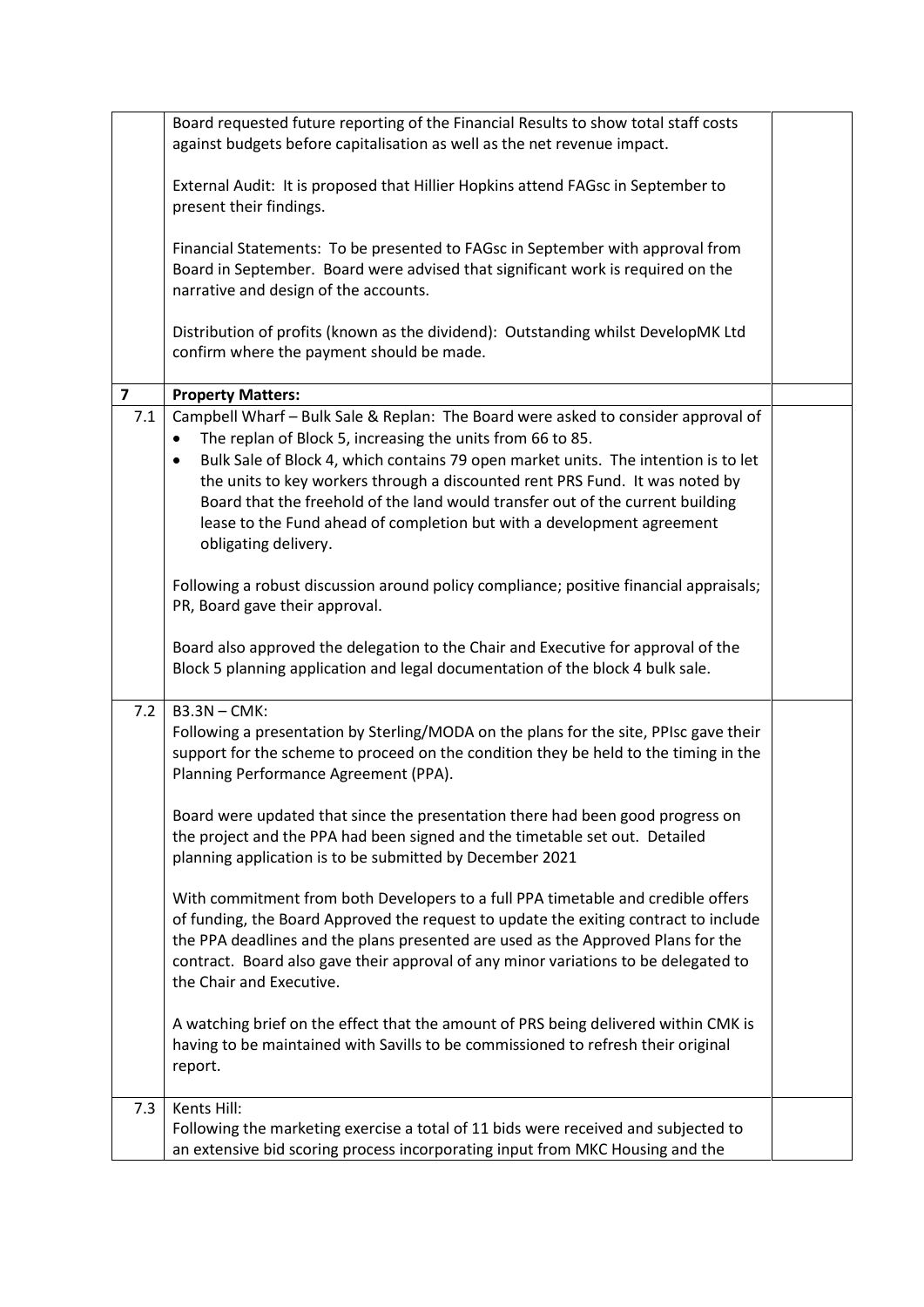|     | Urban Design team resulting in 2 very strong contenders. The Board reviewed the<br>evidence and confirmed their support for the preferred developer.                                                                                                                                                                                                                                                                                                                                                                                                                                                       |           |
|-----|------------------------------------------------------------------------------------------------------------------------------------------------------------------------------------------------------------------------------------------------------------------------------------------------------------------------------------------------------------------------------------------------------------------------------------------------------------------------------------------------------------------------------------------------------------------------------------------------------------|-----------|
|     | Board gave their approval of the recommendations to<br>Appoint Taylor Wimpey as the preferred developer<br>Delegation of approval of the Head of Terms and the instruction of solicitors to<br>the PPI subcommittee.                                                                                                                                                                                                                                                                                                                                                                                       |           |
|     | On a point of process, it was confirmed that through the robust consultation<br>processes on Kent Hill, neighbouring businesses were invited to share their views.                                                                                                                                                                                                                                                                                                                                                                                                                                         |           |
| 7.4 | Agora - Wolverton:<br>MKC has requested that MKDP assists in holding the residential element of this part<br>of the Council Plan priority project in the centre of Wolverton. MKC have requested<br>that MKDP takes a 50 year lease to aid the financing of the project. MKC are taking a<br>report to cabinet and require MKDP's confirmation of taking on the lease. Board<br>members expressed a concern at the length of the term and felt it to be at the top<br>end in terms of viability.                                                                                                           |           |
|     | Due diligence: Due to the very high-level nature and lack of information regarding<br>the scheme, MKDP's approval to commit to the project is carefully caveated on a<br>significant amount of due diligence/guarantees from MKC. It was noted that the<br>commercial element of the scheme had been removed from the proposed lease<br>from MKDP to MKC. MKC take the risk on letting the commercial units. MKC<br>guarantees that the scheme will be delivered in an appropriate form thereby taking<br>all the development risk. MKDP to complete the lease once the full scheme has<br>been delivered. |           |
|     | The recommendation is to approve confirmation to MKC that, subject to the<br>necessary due diligence on the product offered and its delivery processes, MKDP will<br>commit to the 50 year lease on the basis of the proposal offered. The Board<br>approved the recommendation.                                                                                                                                                                                                                                                                                                                           |           |
| 8   | CMK Update: The Board noted the following updates<br>City Gateway: Block A and Station Square. Political discussions are ongoing.<br>Midsummer Boulevard East<br>Open Market revitalisation<br>$\circ$<br>Operational approaches<br>O<br>A paper to PPIsc on the options and level of cost to be presented at the<br>$\circ$                                                                                                                                                                                                                                                                               |           |
|     | end of the month.<br>The Point: The Executive advised that the MKDP offer had been received by<br>٠<br>Hammersons but was not accepted.<br>R:CMK strategy development: Report to be submitted to PPI in July with delivery<br>٠                                                                                                                                                                                                                                                                                                                                                                            | <b>TR</b> |
|     | approaches to be presented to Board in September.                                                                                                                                                                                                                                                                                                                                                                                                                                                                                                                                                          | <b>TR</b> |
| 9   | <b>Reports:</b>                                                                                                                                                                                                                                                                                                                                                                                                                                                                                                                                                                                            |           |
| 9.1 | Chair's report:<br>The Board were apprised of activity undertaken, which covered meetings on<br>Strategy, Placemaking, Agora Redevelopment and the convening of the Nom & Rems<br>subcommittee. In addition, the Chair had been invited to be involved in the MK                                                                                                                                                                                                                                                                                                                                           |           |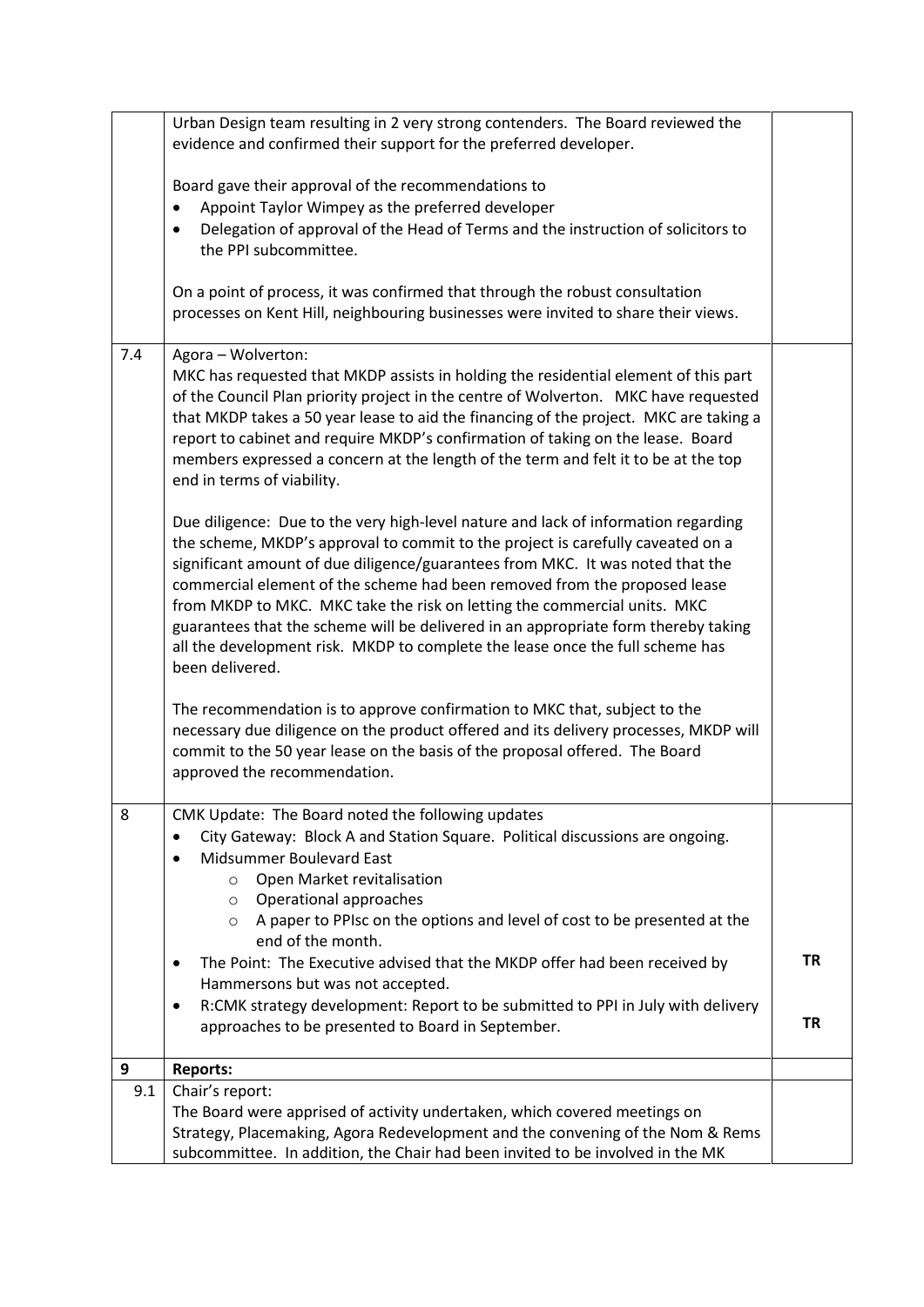|     | Justice Centre and be part of the Council's stakeholder panel for the Director of<br>Planning, Strategic Transport and Placemaking.                                                                                                                                                                                                                         |  |
|-----|-------------------------------------------------------------------------------------------------------------------------------------------------------------------------------------------------------------------------------------------------------------------------------------------------------------------------------------------------------------|--|
|     | The Board members were reminded to respond, if not done so already, to the survey<br>on future meetings.                                                                                                                                                                                                                                                    |  |
|     |                                                                                                                                                                                                                                                                                                                                                             |  |
|     | The Chair mentioned recent webinars on the residential market and particularly the<br>new entrant funding in the social housing sector which could be useful for a future<br>Learning & Development matter for the Board.                                                                                                                                   |  |
| 9.2 | MD's Report:                                                                                                                                                                                                                                                                                                                                                |  |
|     | Several matters for noting were brought to the attention of the Board.                                                                                                                                                                                                                                                                                      |  |
|     | Council Plan: A number of actions within the recently adopted plan were brought to<br>the Board's attention. MKDP Executive will be working with MK Council colleagues<br>to set out how MKDP can contribute to the actions where MKDP are expected to be<br>involved.                                                                                      |  |
|     | Communications, Media & Marketing Plan: External support is to be procured to<br>produce a marketing plan with a pipeline of positive messages. The Board supported<br>the communications objectives.                                                                                                                                                       |  |
|     | LHC: Final legal checks are in train prior to taking to Cabinet on the $13th$ July.                                                                                                                                                                                                                                                                         |  |
|     | Property Management Function: The initial phase of transferring MKDP properties<br>to MKC continues with the second phase of properties passing across by the end of<br>September 2021. The Board noted that the existing MKDP ERP system and bank<br>account are being utilised. A request for PPI to request from MKC good compliance<br>reporting stats. |  |
|     | Staffing update: Recruitment of potential candidates to support the team for the<br>next 6-9 months continues to replace 2 leavers at the end of July 2021.                                                                                                                                                                                                 |  |
| 9.3 | Chief Executive Update MKC:<br>Regional Working: Board were advised that the review of the Local Enterprise<br>Partnership (LEP) by Government concludes the end of July. Some of the<br>responsibilities are like to move to local authorities.                                                                                                            |  |
|     | Government have requested MKC to submit a range of proposals for investments for<br>the central areas - 6 Councils between Oxford and Cambridge. MK: U and Transit are<br>MKC's main events.                                                                                                                                                                |  |
| 10  | <b>AOB</b>                                                                                                                                                                                                                                                                                                                                                  |  |
|     | The Board meeting of the 16 <sup>th</sup> August is to be cancelled.<br>Any urgent matters that need Board approval will be circulated by email.                                                                                                                                                                                                            |  |
| 11  | <b>Board Only Item</b>                                                                                                                                                                                                                                                                                                                                      |  |
|     | The Board were updated on employment matters covered at recent R&N meetings.                                                                                                                                                                                                                                                                                |  |